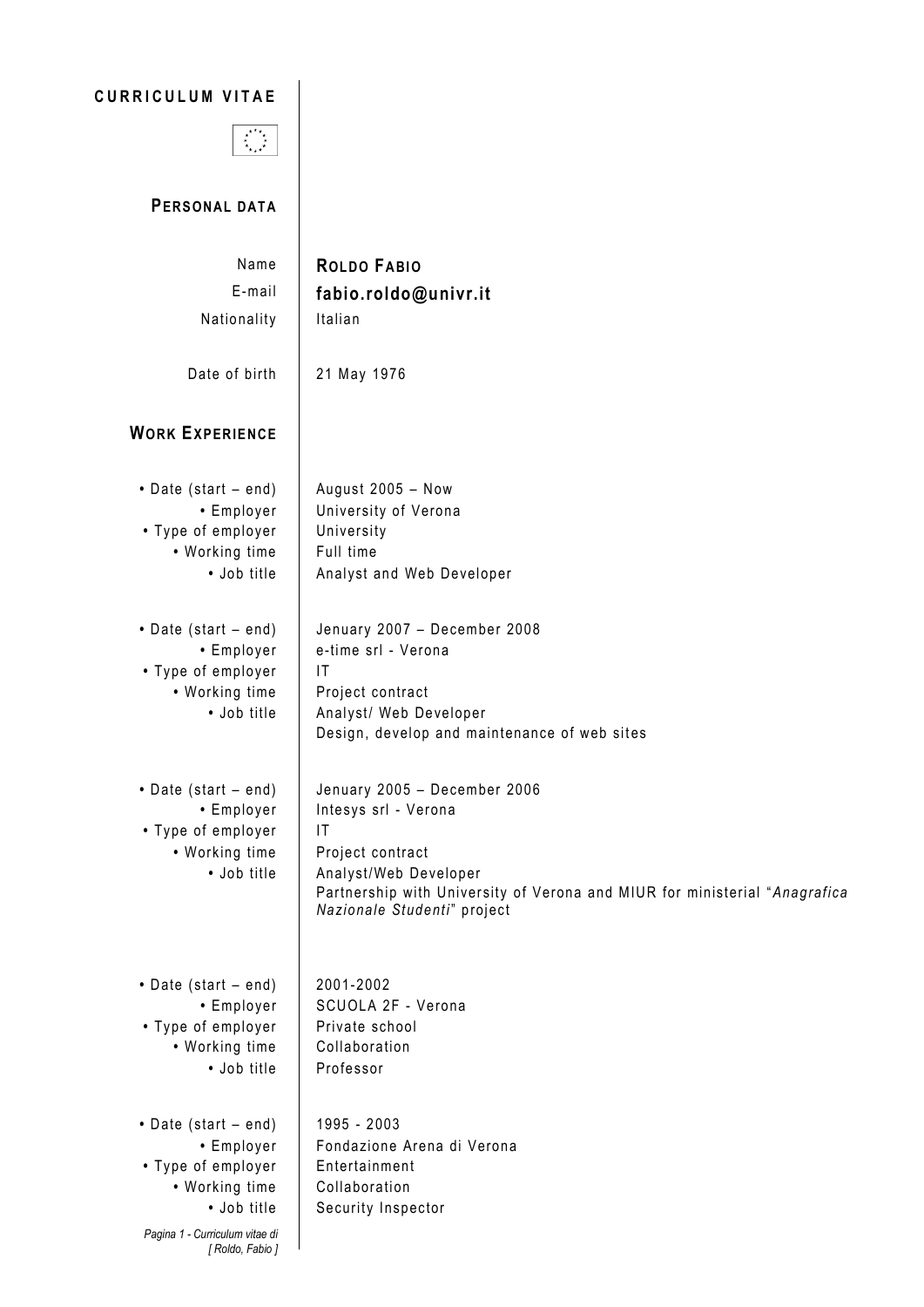## **EDUCATION**

| • Date<br>• Name of institute<br>$\cdot$ Degree   | <b>July 2005</b><br>University of Verona<br>Corso di laurea specialistica in Informatica Multimediale<br>Master's degree in Computer Science |
|---------------------------------------------------|----------------------------------------------------------------------------------------------------------------------------------------------|
| • Date (start – end)<br>• Name of institute       | $8 - 10 - 15 - 16$ May 2017<br>EasyStaff Srl<br>Easy Academy                                                                                 |
| • Date (start $-$ end)<br>• Name of institute     | 20 - 22 June 2012<br>Registro.it<br>SICUREZZA INFORMATICA                                                                                    |
| • Date (start $-$ end)<br>• Name of institute     | 21 - 23 Jenuary 2007<br>University of Verona - Training<br>WebIntegrato: Struttura del sito di Ateneo, Paradigma MVC-2                       |
| $\cdot$ Date (start – end)<br>• Name of institute | 2 - 6 October 2006<br>MicroStrategy Italy Srl<br>Corso MicroStrategy Desktop: Reporting Essential - Reporting system                         |
| • Date (start -end)<br>• Name of institute        | 13 April 2006<br>TechNet - MSDN RoadShow 2006 - Track TecNet                                                                                 |
| • Date (start $-$ end)<br>• Name of institute     | 14 - 18 November 2005<br>WPC05 - Worldwide Partner Conference                                                                                |
| • Date (start $-$ end)<br>• Name of institute     | 19 - 21 September 2005<br>Training by DevLeap<br>"Olap e Analisys Services"                                                                  |
| $\cdot$ Date (start – end)<br>• Name of institute | 11 - 13 July 2005<br>Training by DevLeap<br>"Data Warehouse e DTS"                                                                           |
| • Date (start $-$ end)<br>• Name of institute     | September 2004 - March 2005<br>Dinamys32 srl<br>Stage<br>A browser for Digital TV on DVB-T                                                   |
| • Date (start $-$ end)<br>• Name of institute     | March 2004<br>Certifications:<br>"Knowledge Management Tools",<br>"Measuring the effectiveness of corporate communication"                   |
|                                                   |                                                                                                                                              |